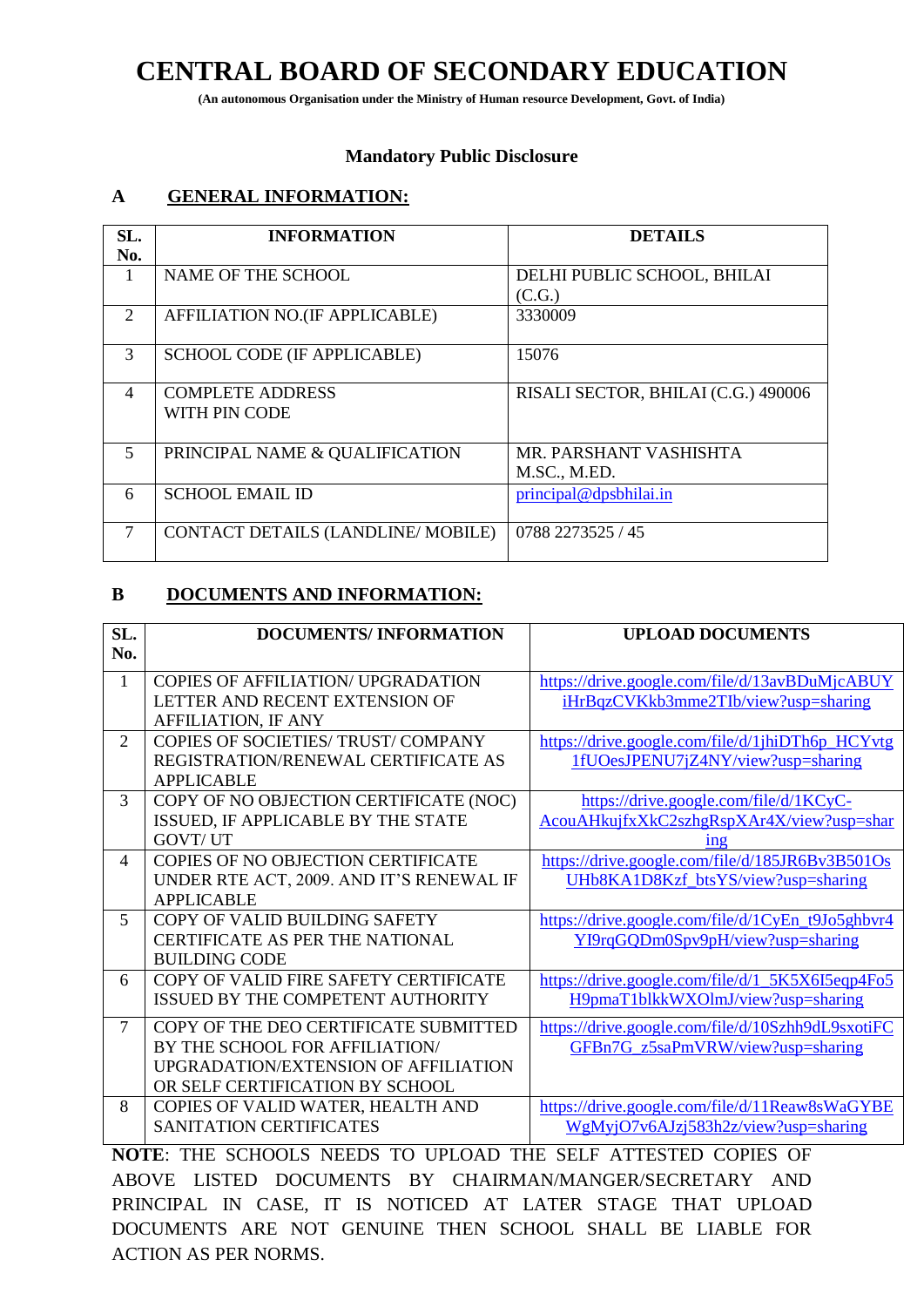# **CENTRAL BOARD OF SECONDARY EDUCATION**

**(An autonomous Organisation under the Ministry of Human resource Development, Govt. of India)**

### **C RESULT AND ACADEMICS:**

| SL.<br>No.                  | <b>DOCUMENTS/INFORMATION</b>                                                             | <b>UPLOAD DOCUMENTS</b>                                    |
|-----------------------------|------------------------------------------------------------------------------------------|------------------------------------------------------------|
|                             | FEE STUCTURE OF THE SCHOOL                                                               | http://dpsbhilai.in/contents/admissions/fee.php            |
| $\mathcal{D}_{\mathcal{L}}$ | ANNUAL ACADEMIC CALANDER                                                                 | http://dpsbhilai.in/contents/newsevents/school-<br>cal.php |
| 3                           | LIST OF SCHOOL MANAGEMENT<br><b>COMMITTEE (SMC)</b>                                      | http://dpsbhilai.in/contents/administration/board.php      |
| $\overline{4}$              | <b>LIST OF PARENTS TEACHERS</b><br><b>ASSOCIATION (PTA) MEMBERS</b>                      | http://dpsbhilai.in/contents/administration/pta.php        |
| 5                           | LAST THREE-YEAR RESULT OF THE<br><b>BOARD EXAMINATION AS PER</b><br><b>APPLICABILITY</b> |                                                            |

### RESULT CLASS: X

| S.<br>NO. | <b>YEAR</b> | <b>NO. OF REGISTERED</b><br><b>STUDENTS</b> | <b>NO. OF STUDENTS</b><br><b>PASSED</b> | <b>PASS</b><br><b>PERCENTAGE</b> | <b>REMARKS</b> |
|-----------|-------------|---------------------------------------------|-----------------------------------------|----------------------------------|----------------|
| 1.        | 2019        | 397                                         | 397                                     | 100                              |                |
| ◠         | 2020        | 407                                         | 407                                     | 100                              |                |
| 3.        | 2021        | 415                                         | 415                                     | 100                              |                |

RESULT CLASS: XII

| S.<br>NO. | <b>YEAR</b> | <b>NO. OF REGISTERED</b><br><b>STUDENTS</b> | <b>NO. OF STUDENTS</b><br><b>PASSED</b> | <b>PASS</b><br><b>PERCENTAGE</b> | <b>REMARKS</b> |
|-----------|-------------|---------------------------------------------|-----------------------------------------|----------------------------------|----------------|
| .,        | 2019        | 508                                         | 506                                     | 99.60                            |                |
| ◠         | 2020        | 449                                         | 447                                     | 99.55                            |                |
| 3.        | 2021        | 474                                         | 474                                     | 100                              |                |

## **D STAFF (TEACHING)**

| SL.<br>No. | <b>INFORMATION</b>    | <b>DETAILS</b>         |
|------------|-----------------------|------------------------|
|            | <b>PRINCIPAL</b>      | Mr. Parshant Vashishta |
|            | TOTAL NO. OF TEACHERS | 205                    |